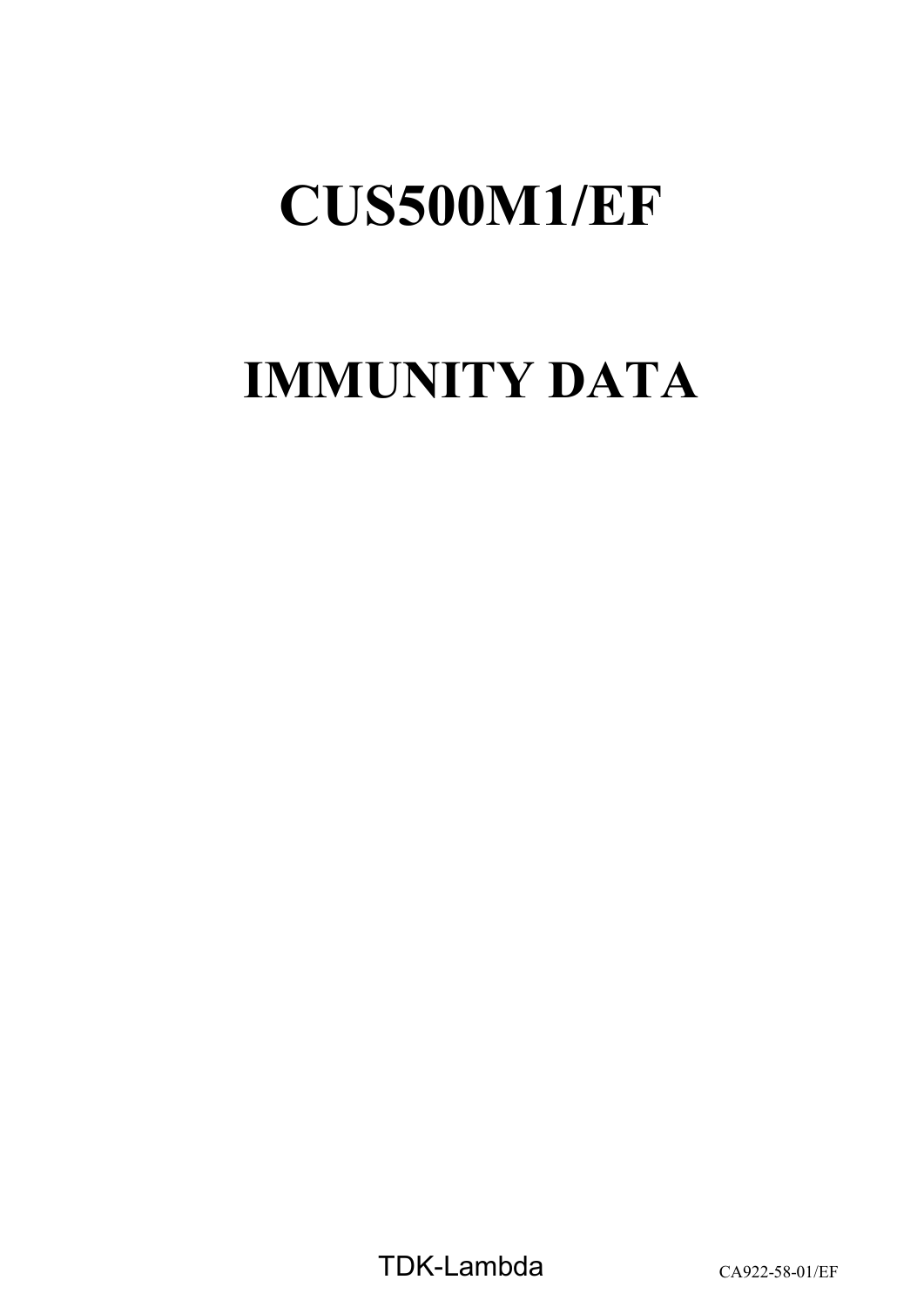# INDEX

|    |                                                                                                       | PAGE |
|----|-------------------------------------------------------------------------------------------------------|------|
|    |                                                                                                       |      |
|    |                                                                                                       |      |
|    |                                                                                                       |      |
|    | 3. Radiated Radio-Frequency Electromagnetic Field Immunity Test (IEC61000-4-3) ···················    | - 5  |
|    |                                                                                                       | -6   |
| 5. |                                                                                                       |      |
|    |                                                                                                       |      |
|    |                                                                                                       |      |
|    |                                                                                                       |      |
|    |                                                                                                       |      |
|    |                                                                                                       |      |
|    | 10. Radiated Radio-Frequency Electromagnetic Field Immunity Test (IEC60601-1-2 Ed.4) ············· 12 |      |
|    |                                                                                                       |      |
|    |                                                                                                       |      |
|    | 13. Conducted Disturbances Induced by Radio-Frequency Field Immunity Test (IEC60601-1-2 Ed.4)  15     |      |
|    |                                                                                                       |      |
|    |                                                                                                       |      |
|    | Terminology Used                                                                                      |      |

| FG               | Frame GND                      |
|------------------|--------------------------------|
| $\div$           | Earth $(\frac{1}{x})$ terminal |
| L                | Live line                      |
| N                | Neutral line                   |
| $\overline{\pi}$ | Earth                          |
| $+V$             | $+$ Output                     |
| $-V$             | - Output                       |
|                  |                                |

※ Test results are reference data based on our standard measurement condition.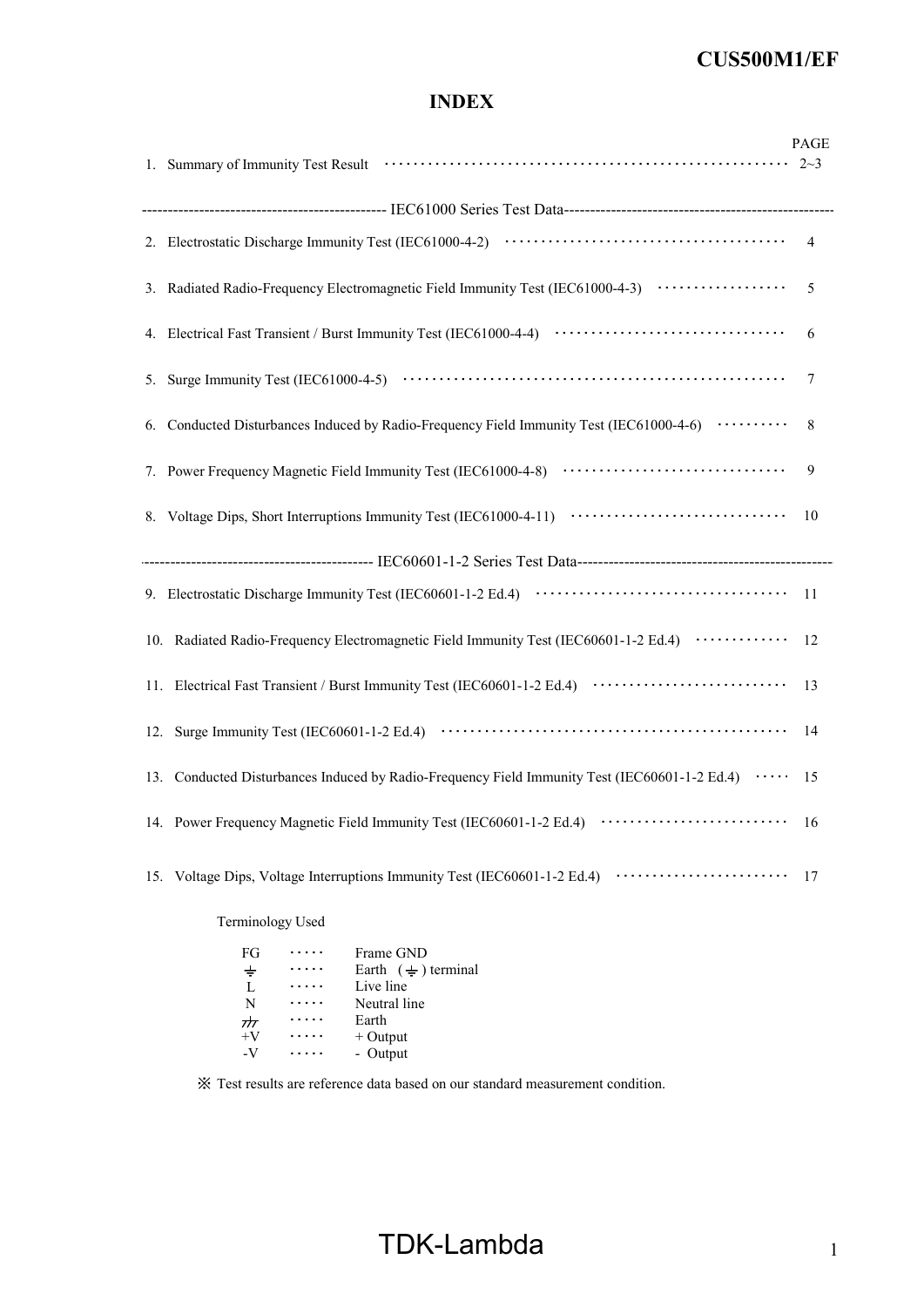#### 1. Summary of Immunity Test Result

#### MODEL: CUS500M1/EF

#### (1) IEC61000 Series Test Result:

| Item                                                                     | Standard                                               | Test level       | Criteria | Result      | Notes & Conditions        |
|--------------------------------------------------------------------------|--------------------------------------------------------|------------------|----------|-------------|---------------------------|
| Electrostatic Discharge Immunity Test                                    | IEC61000-4-2                                           | 1,2,3,4          | A        | <b>PASS</b> |                           |
| Radiated Radio-Frequency<br>Electromagnetic Field Immunity Test          | IEC61000-4-3                                           | 1,2,3            | A        | <b>PASS</b> |                           |
| Electrical Fast Transient / Burst Immunity Test                          | IEC61000-4-4                                           | 1,2,3,4          | A        | <b>PASS</b> |                           |
| <b>Surge Immunity Test</b>                                               | IEC61000-4-5                                           | 1,2,3, (4)       | A        | <b>PASS</b> | Level 4: Common mode only |
| Conducted Disturbances Induced<br>by Radio-Frequency Field Immunity Test | IEC61000-4-6                                           | 1,2,3            | A        | <b>PASS</b> |                           |
| Power Frequency Magnetic Field Immunity Test                             | IEC61000-4-8                                           | 1,2,3,4          | A        | <b>PASS</b> |                           |
|                                                                          | IEC61000-4-11<br>$(100~120$ VAC)<br>CLASS 3 Industrial | Dip: 20% 5000ms  | A/B      | <b>PASS</b> |                           |
|                                                                          |                                                        | Dip: 30% 500ms   | A/B      | <b>PASS</b> | $A: \leq 440W, B: > 440W$ |
|                                                                          |                                                        | Dip: 60% 200ms   | A/B      | <b>PASS</b> | $A: \leq 180W, B: > 180W$ |
|                                                                          |                                                        | Dip: 100% 20ms   | A/B      | <b>PASS</b> | $A: \leq 280W, B: > 280W$ |
|                                                                          |                                                        | Dip: 100% 10ms   | A        | <b>PASS</b> |                           |
| Voltage Dips Immunity Test, Short Interruptions                          |                                                        | Dip: 100% 5000ms | B        | <b>PASS</b> |                           |
| <b>Immunity Test</b>                                                     |                                                        | Dip: 20% 5000ms  | A        | <b>PASS</b> |                           |
|                                                                          |                                                        | Dip: 30% 500ms   | A        | <b>PASS</b> |                           |
|                                                                          | IEC61000-4-11                                          | Dip: 60% 200ms   | A/B      | PASS        |                           |
|                                                                          | $(200~240$ VAC)<br>CLASS 3 Industrial                  | Dip: 100% 20ms   | A/B      | PASS        | $A: \leq 280W, B: > 280W$ |
|                                                                          |                                                        | Dip: 100% 10ms   | A        | <b>PASS</b> |                           |
|                                                                          |                                                        | Dip: 100% 5000ms | B        | <b>PASS</b> |                           |

Detail of test condition refer to each test page.

Criteria A

1. The regulation of output voltage must not exceed 5% of initial value during test.

2. The output voltage must be within the regulation of specification after the test.

3. Smoke and fire are not allowed.

Criteria B

1. Must not have temporary function degradation that requires input restart.

2. The output voltage must be within the regulation of specification after the test.

3. Smoke and fire are not allowed.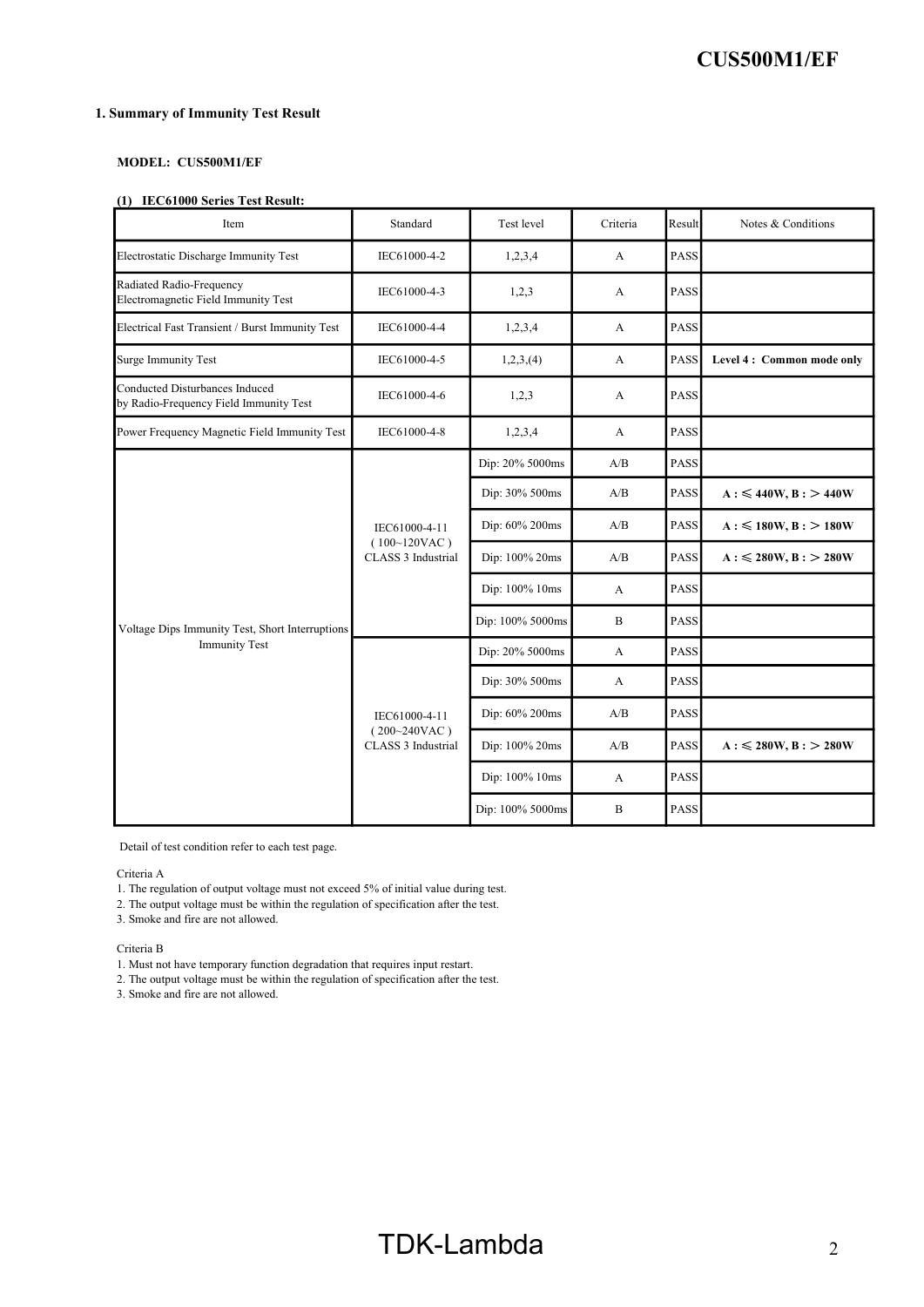# 1. Summary of Immunity Test Result

# MODEL: CUS500M1/EF

# (2) IEC60601-1-2 Series Test Result:

| Item                                                                     | Standard                             | Test level       | Criteria       | Result      | Notes & Conditions           |
|--------------------------------------------------------------------------|--------------------------------------|------------------|----------------|-------------|------------------------------|
| Electrostatic Discharge Immunity Test                                    | IEC60601-1-2<br>Ed.4                 | 1,2,3,4          | $\mathsf{A}$   | <b>PASS</b> | <b>ENCLOSURE PORT</b>        |
| Radiated Radio-Frequency<br>Electromagnetic Field Immunity Test          | IEC60601-1-2<br>Ed.4                 | 1,2,3            | $\mathsf{A}$   | <b>PASS</b> | <b>ENCLOSURE PORT</b>        |
| Electrical Fast Transient / Burst Immunity Test                          | IEC60601-1-2<br>Ed.4                 | 1,2,3            | A              | <b>PASS</b> | <b>Input a.c. power PORT</b> |
| <b>Surge Immunity Test</b>                                               | IEC60601-1-2<br>Ed.4                 | 1,2,3            | A              | <b>PASS</b> | Input a.c. power PORT        |
| Conducted Disturbances Induced<br>by Radio-Frequency Field Immunity Test | IEC60601-1-2<br>Ed.4                 | 1,2              | A              | <b>PASS</b> | <b>Input a.c. power PORT</b> |
| Power Frequency Magnetic Field Immunity Test                             | IEC60601-1-2<br>Ed.4                 | 1,2,3,4          | A              | <b>PASS</b> | <b>ENCLOSURE PORT</b>        |
|                                                                          | IEC60601-1-2. Ed4<br>$(100~120$ VAC) | Dip: 30% 500ms   | A/B            | <b>PASS</b> | $A: \leq 440W, B: > 440W$    |
| Voltage Dips Immunity Test, Short Interruptions                          |                                      | Dip: 100% 10ms   | A              | <b>PASS</b> |                              |
| <b>Immunity Test</b>                                                     |                                      | Dip: 100% 20ms   | A/B            | <b>PASS</b> | $A: \leq 280W, B: > 280W$    |
|                                                                          |                                      | Dip: 100% 5000ms | $\overline{B}$ | <b>PASS</b> |                              |
|                                                                          | IEC60601-1-2. Ed4<br>$(200~240$ VAC) | Dip: 30% 500ms   | $\mathbf{A}$   | <b>PASS</b> |                              |
| Voltage Dips Immunity Test, Short Interruptions                          |                                      | Dip: 100% 10ms   | $\mathbf{A}$   | <b>PASS</b> |                              |
| <b>Immunity Test</b>                                                     |                                      | Dip: 100% 20ms   | A/B            | <b>PASS</b> | $A: \leq 280W, B: > 280W$    |
|                                                                          |                                      | Dip: 100% 5000ms | B              | <b>PASS</b> |                              |

Detail of test condition refer to each test page.

Criteria A

1. The regulation of output voltage must not exceed 5% of initial value during test.

2. The output voltage must be within the regulation of specification after the test.

3. Smoke and fire are not allowed.

Criteria B

1. Must not have temporary function degradation that requires input restart.

2. The output voltage must be within the regulation of specification after the test.

3. Smoke and fire are not allowed.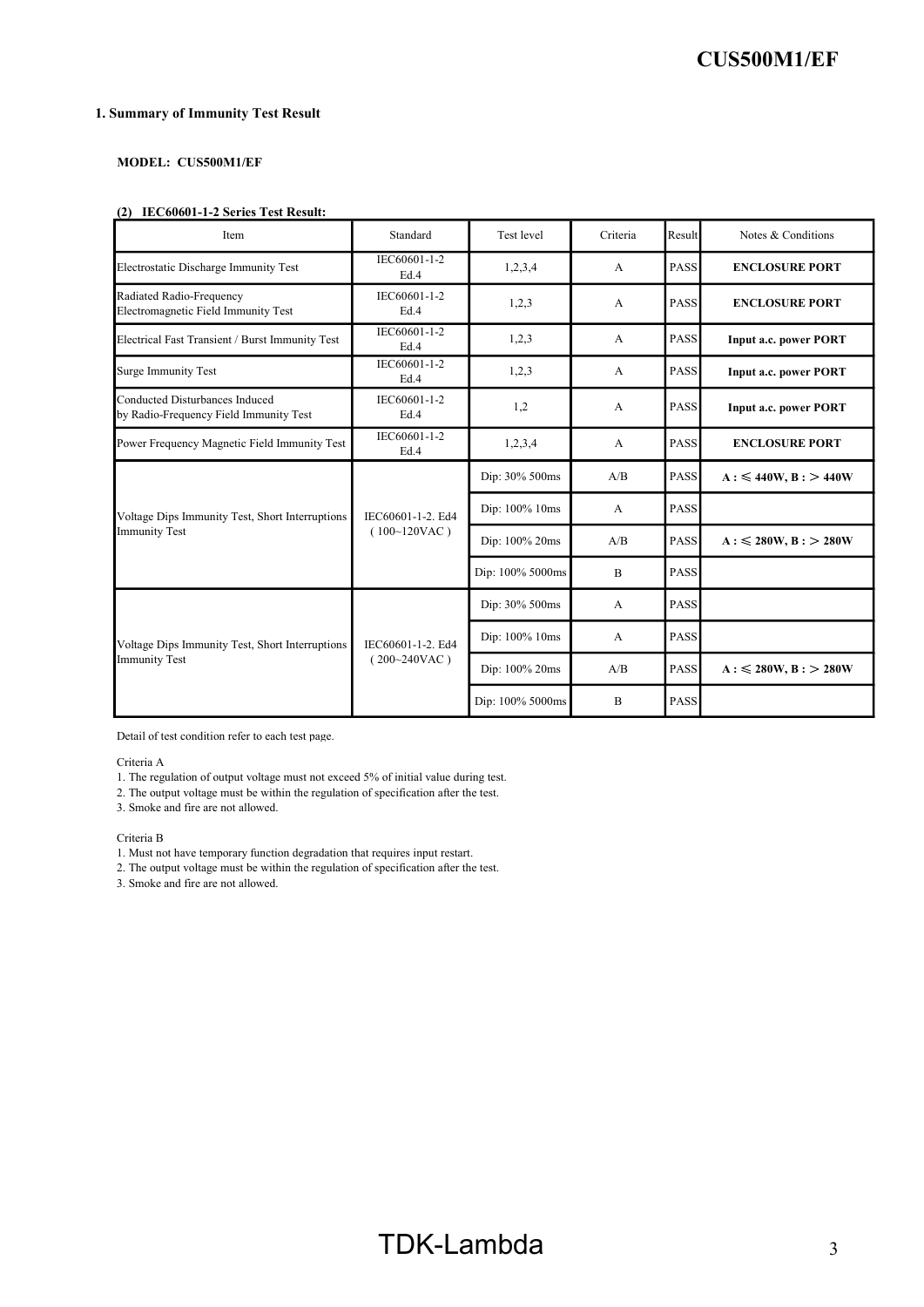# 2. Electrostatic Discharge Immunity Test (IEC61000-4-2)

MODEL : CUS500M1/EF

| (1) | <b>Equipment Used</b><br>Electro Static Discharge Simulator | $: ZSS-S3011A$   | (NOISEKEN)           |                       |
|-----|-------------------------------------------------------------|------------------|----------------------|-----------------------|
|     | Discharge Resistance : $330\Omega$                          |                  | Capacity : $150pF$   |                       |
| (2) | <b>Test Conditions</b><br>• Input Voltage                   | $: 115, 230$ VAC | • Output Voltage     | : Rated               |
|     | $\cdot$ Output Current                                      | $: 0\%, 100\%$   | $\cdot$ Polarity     | $: +, -$              |
|     | $\cdot$ Test Times                                          | $: 10 \times$    | · Discharge Interval | $\epsilon > 1$ second |
|     | · Ambient Temperature                                       | $\cdot$ 25°C     |                      |                       |

# (3) Test Method and Device Test Point

Contact Discharge  $\cdot \neq$ , Mounting screw

Air Discharge  $\cdot \neq$ , Mounting screw, Input and output terminal



#### (4) Acceptable Conditions

1. The regulation of output voltage must not exceed 5% of initial value during test.

2. The output voltage must be within the regulation of specification after the test.

3. Smoke and fire are not allowed.

| Contact Discharge (kV) | CUS500M1/EF<br>12, 19, 24, 28, 32, 36, 48 | Air Discharge(kV) | CUS500M1/EF<br>12, 19, 24, 28, 32, 36, 48 |
|------------------------|-------------------------------------------|-------------------|-------------------------------------------|
|                        | <b>PASS</b>                               |                   | <b>PASS</b>                               |
|                        | <b>PASS</b>                               |                   | <b>PASS</b>                               |
|                        | <b>PASS</b>                               |                   | <b>PASS</b>                               |
|                        | <b>PASS</b>                               |                   | <b>PASS</b>                               |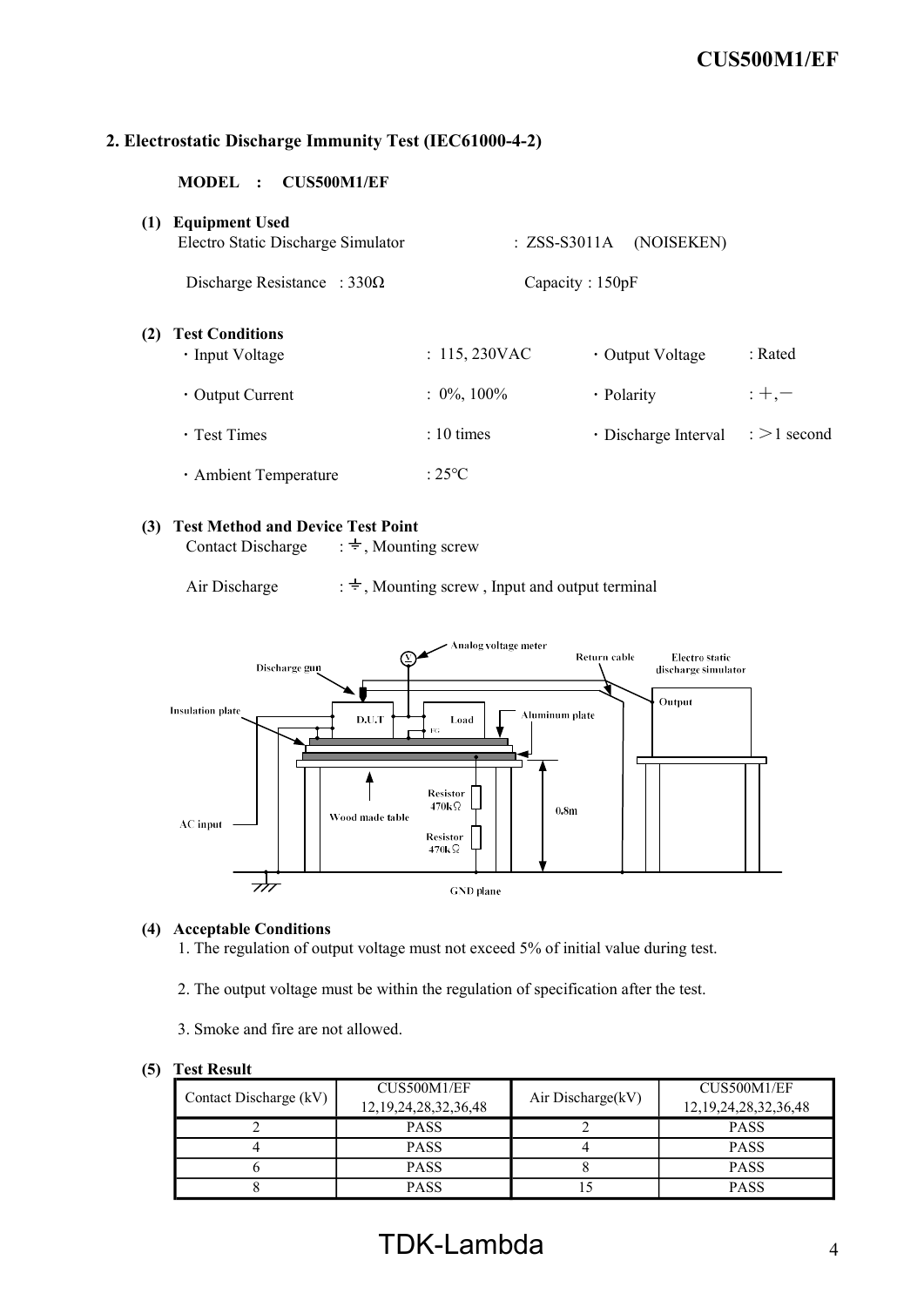# 3. Radiated Radio-Frequency Electromagnetic Field Immunity Test (IEC61000-4-3)

#### MODEL : CUS500M1/EF

(1) Equipment Used SML 03(RS CORPORATION) HL 046(RS CORPORATION) AR500W 1000A(AR CORPORATION) FM5004(AR CORPORATION) FP6001(AR CORPORATION)

# (2) Test Conditions

- Input Voltage : 115, 230VAC Output Voltage : Rated • Output Current : 0%, 100% · Current : 0%, 100% · Amplitude Modulated : 80%, 1kHz ・Wave Angle : Horizontal and Vertical ・Ambient Temperature : 25℃ • Sweep Condition : 1.0% Step Up, 0.5 Seconds Hold • Distance : 3.0m ・Test Angle : Top/Bottom, Both Sides, Front/Back
- $\cdot$  Electromagnetic Frequency : 80 $\sim$ 1000MHz, 1.4 $\sim$ 2.0GHz, 2.0~2.7GHz



#### (4) Acceptable Conditions

1. The regulation of output voltage must not exceed 5% of initial value during test.

- 2. The output voltage must be within the regulation of specification after the test.
- 3. Smoke and fire are not allowed.

#### (5) Test Result

| Radiation Field Strength $(V/m)$ | Electromagnetic Frequency | CUS500M1/EF<br>12, 19, 24, 28, 32, 36, 48 |
|----------------------------------|---------------------------|-------------------------------------------|
|                                  | $2.0 - 2.7$ GHz           | <b>PASS</b>                               |
|                                  | $1.4 - 2.0$ GHz           | <b>PASS</b>                               |
|                                  | $80 - 1000 MHz$           | <b>PASS</b>                               |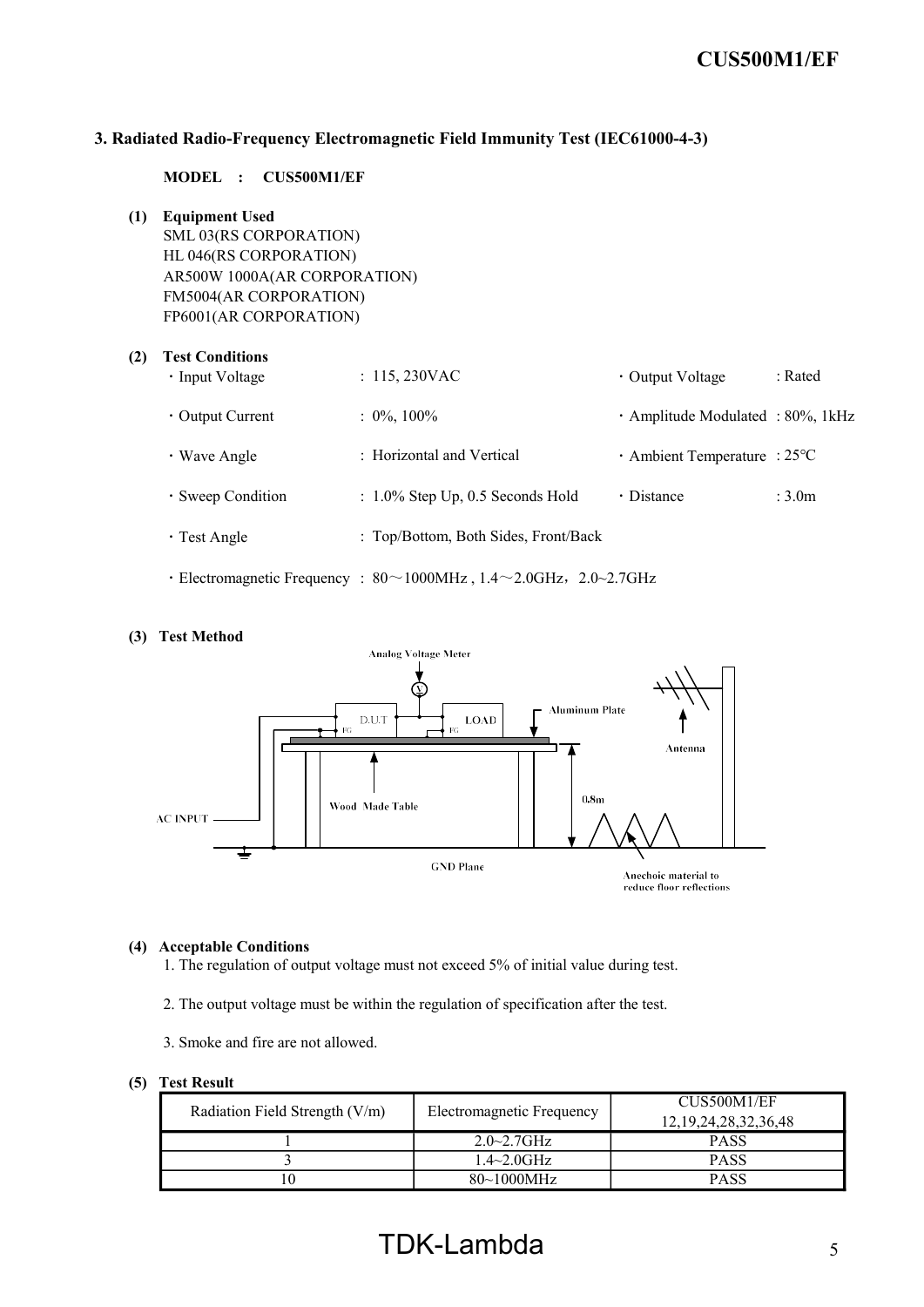# 4. Electrical Fast Transient / Burst Immunity Test (IEC61000-4-4)

MODEL : CUS500M1/EF

(1) Equipment Used

EFT/B Generator : FNS-AX3 (NOISEKEN)

(2) Test Conditions • Input Voltage : 115, 230VAC • Output Voltage : Rated • Output Current : 0%, 100% • Test Time : 1 minute • Polarity : +,-<br>
→ Ambient Temperature : 25 °C  $\cdot$  Number of Tests : 1 time  $\cdot$  Pulse Frequency : 5kHz / 100kHz • Burst Time : 15msec / 0.75msec • Number of Pulse : 75pcs ・Burst Cycle : 300msec

#### (3) Test Method and Device Test Point

Apply to  $(N, L, \pm)$ ,  $(N, L)$ ,  $(N)$ ,  $(L)$ ,  $(\pm)$ 



#### (4) Acceptable Conditions

1. The regulation of output voltage must not exceed 5% of initial value during test.

- 2. The output voltage must be within the regulation of specification after the test.
- 3. Smoke and fire are not allowed.

| Test Voltage (kV) | Repetition Rate (kHz) | CUS500M1/EF<br>12, 19, 24, 28, 32, 36, 48 |
|-------------------|-----------------------|-------------------------------------------|
| 0.5               | 5/100                 | <b>PASS</b>                               |
|                   | 5/100                 | <b>PASS</b>                               |
|                   | 5/100                 | <b>PASS</b>                               |
|                   | 5 / 100               | <b>PASS</b>                               |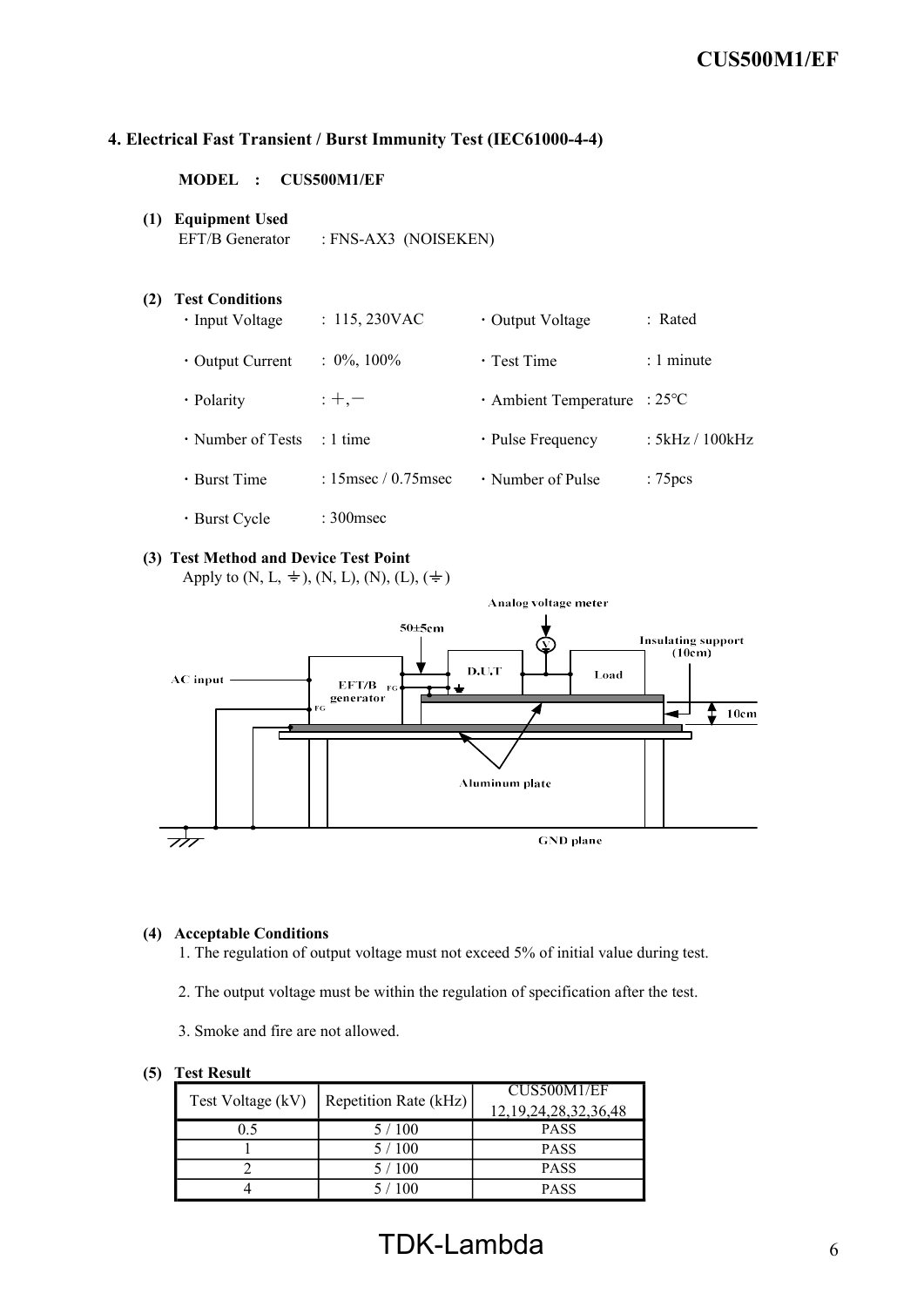# 5. Surge Immunity Test (IEC61000-4-5)

MODEL : CUS500M1/EF

| (1) | <b>Equipment Used</b><br>Surge Generator  |               | $: LSS-F03$ (NOISEKEN) |                                                       |                     |
|-----|-------------------------------------------|---------------|------------------------|-------------------------------------------------------|---------------------|
|     | Coupling Impedance : Common $12\Omega$    |               |                        | Coupling Capacitance : Common 9µF                     |                     |
|     |                                           | Normal        | $2\Omega$              |                                                       | $18\mu F$<br>Normal |
| (2) | <b>Test Conditions</b><br>• Input Voltage | : 115,230VAC  |                        | • Output Voltage                                      | : Rated             |
|     | $\cdot$ Output Current                    | $: 0, 100\%$  |                        | • Number of Tests                                     | $: 5 \times$        |
|     | · Polarity                                | $: +, -$      |                        | $\cdot$ Mode                                          | : Common, Normal    |
|     | · Phase                                   | $: 0, 90$ deg |                        | $\cdot$ Ambient Temperature : 25 $\mathrm{^{\circ}C}$ |                     |

#### (3) Test Method and Device Test Points

Apply to Common mode (N- $\div$ , L- $\div$ ) and Normal mode (N-L)



#### (4) Acceptable Conditions

1. The regulation of output voltage must not exceed 5% of initial value during test.

- 2. The output voltage must be within the regulation of specification after the test.
- 3. Smoke and fire are not allowed.

|                   | .`ommon                    | Normal            |                            |  |
|-------------------|----------------------------|-------------------|----------------------------|--|
| Test Voltage (kV) | CUS500M1/EF                | Test Voltage (kV) | CUS500M1/EF                |  |
|                   | 12, 19, 24, 28, 32, 36, 48 |                   | 12, 19, 24, 28, 32, 36, 48 |  |
| 0.5               | <b>PASS</b>                | 0.5               | <b>PASS</b>                |  |
|                   | <b>PASS</b>                |                   | <b>PASS</b>                |  |
|                   | <b>PASS</b>                |                   | <b>PASS</b>                |  |
|                   | <b>PASS</b>                |                   |                            |  |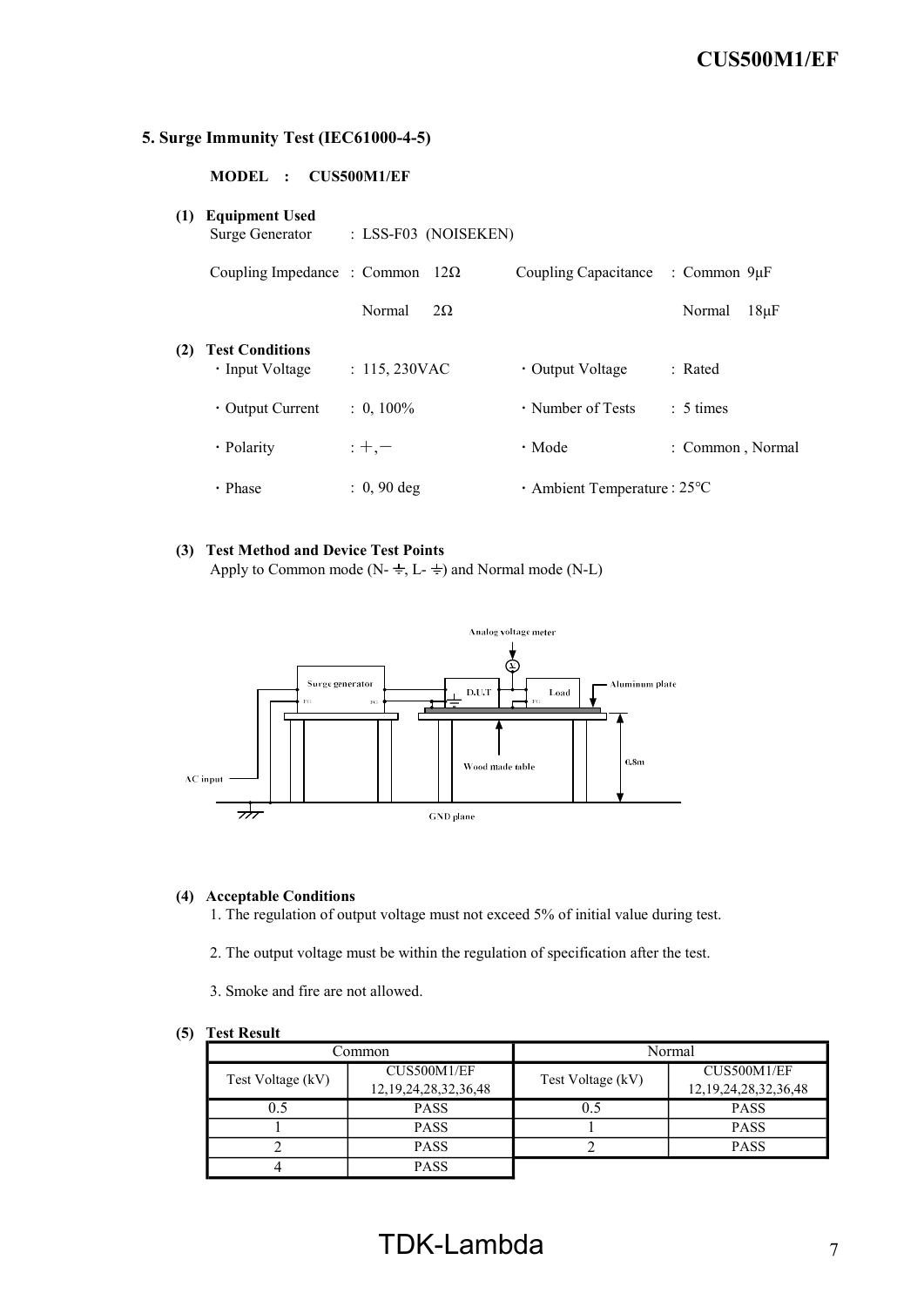# 6. Conducted Disturbances Induced by Radio-Frequency Field Immunity Test (IEC61000-4-6)

MODEL : CUS500M1/EF

(1) Equipment Used Compact RF Simulator : NSG 4070-30 (TESEQ)

Coupling-Decoupling Network : CDN L-801 M2/M3 (Liithi)

# (2) Test Conditions

- Input Voltage : 115, 230VAC Output Voltage : Rated
- Output Current : 100% Electromagnetic Frequency : 150kHz ~ 80MHz
- ・Ambient Temperature : 25℃
- ・Sweep Condition : 1.0% Step Up, 0.5 Seconds Hold

# (3) Test Method

Apply to  $(N, L, \div)$ 



#### (4) Acceptable Conditions

1. The regulation of output voltage must not exceed 5% of initial value during test.

- 2. The output voltage must be within the regulation of specification after the test.
- 3. Smoke and fire are not allowed.

#### (5) Test Result

| Voltage Level (V) | CUS500M1/EF<br>12, 19, 24, 28, 32, 36, 48 |
|-------------------|-------------------------------------------|
|                   | <b>PASS</b>                               |
|                   | <b>PASS</b>                               |
|                   | <b>PASS</b>                               |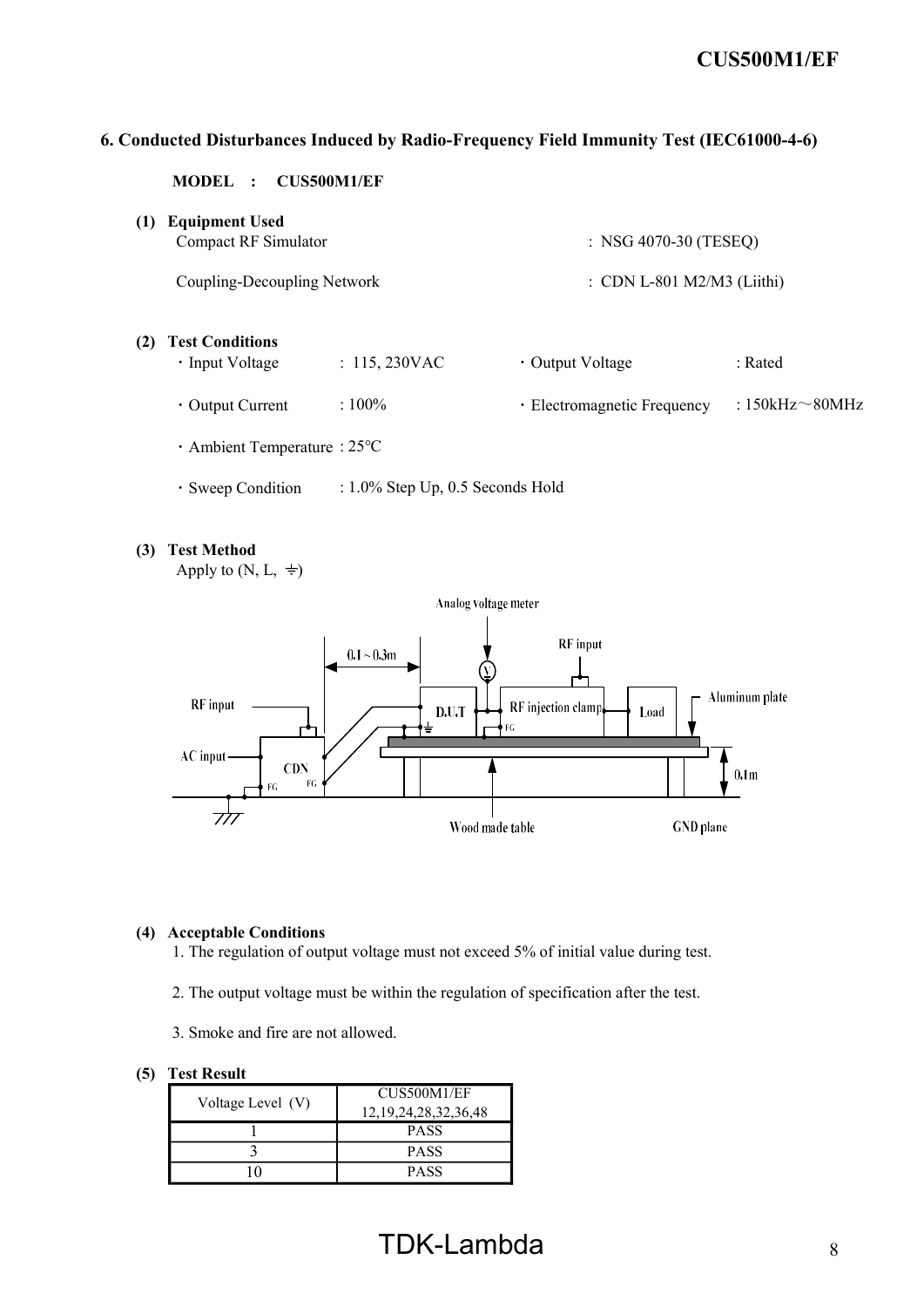# 7. Power Frequency Magnetic Field Immunity Test (IEC61000-4-8)

# MODEL : CUS500M1/EF

| (1) | <b>Equipment Used</b><br><b>AC Power Source</b> | $:$ NSG 1007(SCHAFFNER)                 |                                  |          |
|-----|-------------------------------------------------|-----------------------------------------|----------------------------------|----------|
|     | Helmholts Coil                                  | : R-1000-4-8/9-L-1M (TESEQ)             |                                  |          |
| (2) | <b>Test Conditions</b><br>• Input Voltage       | : 115,230VAC                            | • Output Voltage                 | : Rated  |
|     | $\cdot$ Output Current                          | $\cdot 100\%$                           | · Magnetic Frequence: 50Hz, 60Hz |          |
|     | $\cdot$ Ambient Temperature : 25 °C             |                                         | $\cdot$ Direction                | :X, Y, Z |
|     | $\cdot$ Test Time                               | : More than 10 seconds (each direction) |                                  |          |

# (3) Test Method and Device Test Point



#### (4) Acceptable Conditions

1. The regulation of output voltage must not exceed 5% of initial value during test.

- 2. The output voltage must be within the regulation of specification after the test.
- 3. Smoke and fire are not allowed.

| Magnetic Field Strength $(A/m)$ | CUS500M1/EF<br>12, 19, 24, 28, 32, 36, 48 |
|---------------------------------|-------------------------------------------|
|                                 | <b>PASS</b>                               |
|                                 | <b>PASS</b>                               |
|                                 | <b>PASS</b>                               |
|                                 | <b>PASS</b>                               |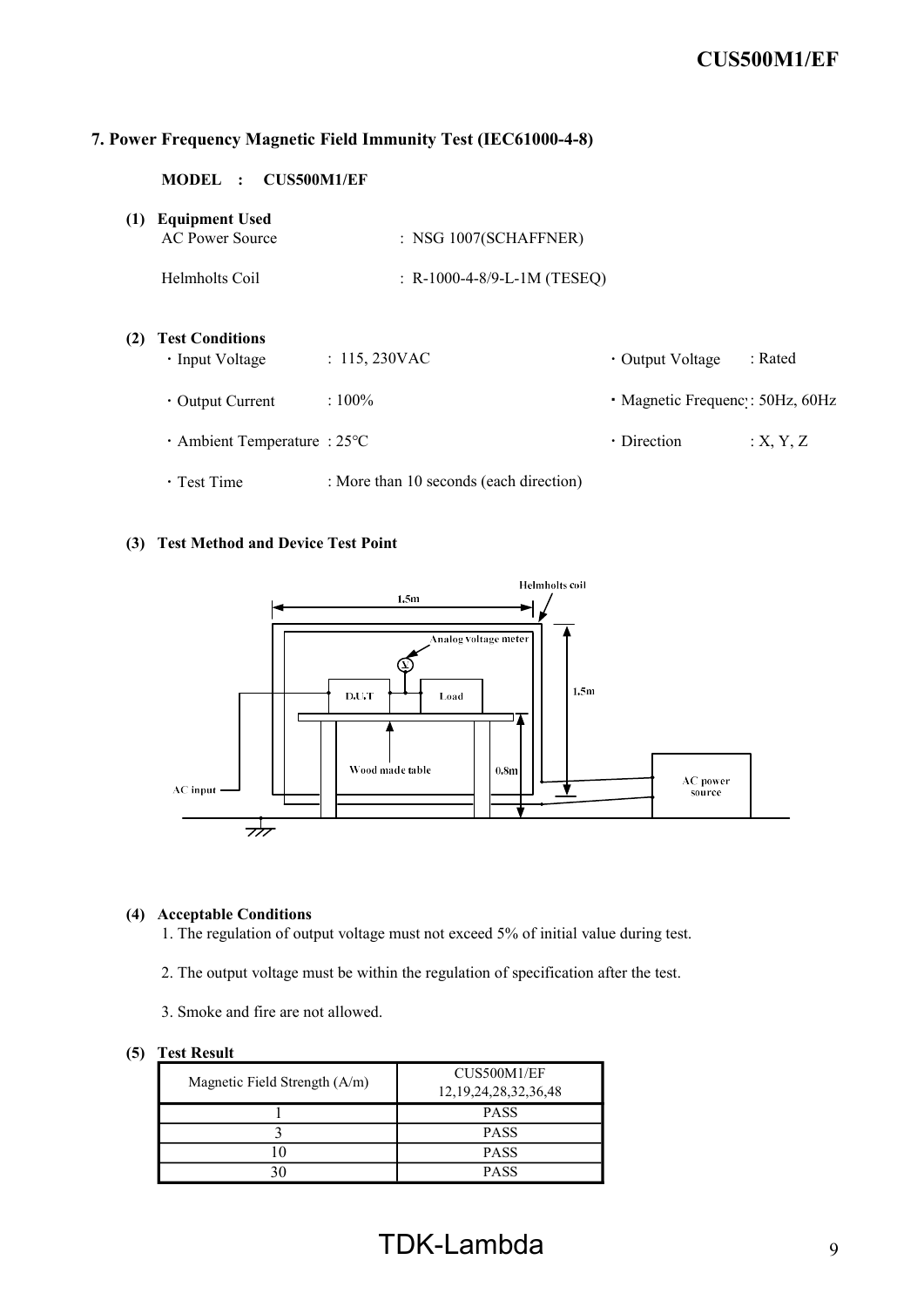#### 8. Voltage Dips, Short Interruptions Immunity Test (IEC61000-4-11)

#### MODEL : CUS500M1/EF

(1) Equipment Used

Test Generator : PCR2000LE (KIKUSUI)

- (2) Test Conditions
	- Input Voltage : 100 ~ 120VAC, 200 ~ 240VAC Output Voltage : Rated
		-
	- ・Output Current : 100% ・Ambient Temperature : 25℃

- 
- Number of Tests : 3 times : 3 times : 3 times : 3 times : 1 to than 10 seconds

#### (3) Test Method and Device Test Point



#### (4) Acceptable Conditions

Criteria A

- 1. The regulation of output voltage must not exceed 5% of initial value during test.
- 2. The output voltage must be within the regulation of specification after the test.
- 3. Smoke and fire are not allowed.

#### Criteria B

1. Must not have temporary function degradation that requires input restart.

- 2. The output voltage must be within the regulation of specification after the test.
- 3. Smoke and fire are not allowed.

#### (5) Test Result

| Phenomenon Test Level |       | Dip rate | Continue Time      | Input Voltage      | Criteria                     | CUS500M1/EF                |
|-----------------------|-------|----------|--------------------|--------------------|------------------------------|----------------------------|
|                       |       |          |                    | Range              |                              | 12, 19, 24, 28, 32, 36, 48 |
|                       | 80%   | 20%      | 5000 <sub>ms</sub> | $100 \sim 120$ VAC | A                            | <b>PASS</b>                |
|                       |       |          |                    | $200 \sim 240$ VAC | A                            | <b>PASS</b>                |
|                       | 70%   | 30%      | 500 <sub>ms</sub>  | $100 \sim 120$ VAC | $A: \leq 440W, B: > 440W$    | <b>PASS</b>                |
|                       |       |          |                    | $200 \sim 240$ VAC | A                            | <b>PASS</b>                |
| Voltage               | 40%   | 60%      | 200ms              | $100 \sim 120$ VAC | $A: \leq 180W$ , $B: > 180W$ | <b>PASS</b>                |
| dips                  |       |          |                    | $200 \sim 240$ VAC | A                            | <b>PASS</b>                |
|                       | $0\%$ | $100\%$  | 20ms               | $100 \sim 120$ VAC | $A: \leq 280W, B: > 280W$    | <b>PASS</b>                |
|                       |       |          |                    | $200 \sim 240$ VAC | $A: \leq 280W$ , $B: > 280W$ | <b>PASS</b>                |
|                       | $0\%$ | 100%     | 10ms               | $100 \sim 120$ VAC | A                            | <b>PASS</b>                |
|                       |       |          |                    | $200 \sim 240$ VAC | A                            | <b>PASS</b>                |
| Short                 | $0\%$ | $100\%$  | 5000 <sub>ms</sub> | $100 \sim 120$ VAC | B                            | <b>PASS</b>                |
| Interruptions         |       |          |                    | $200 \sim 240$ VAC | B                            | <b>PASS</b>                |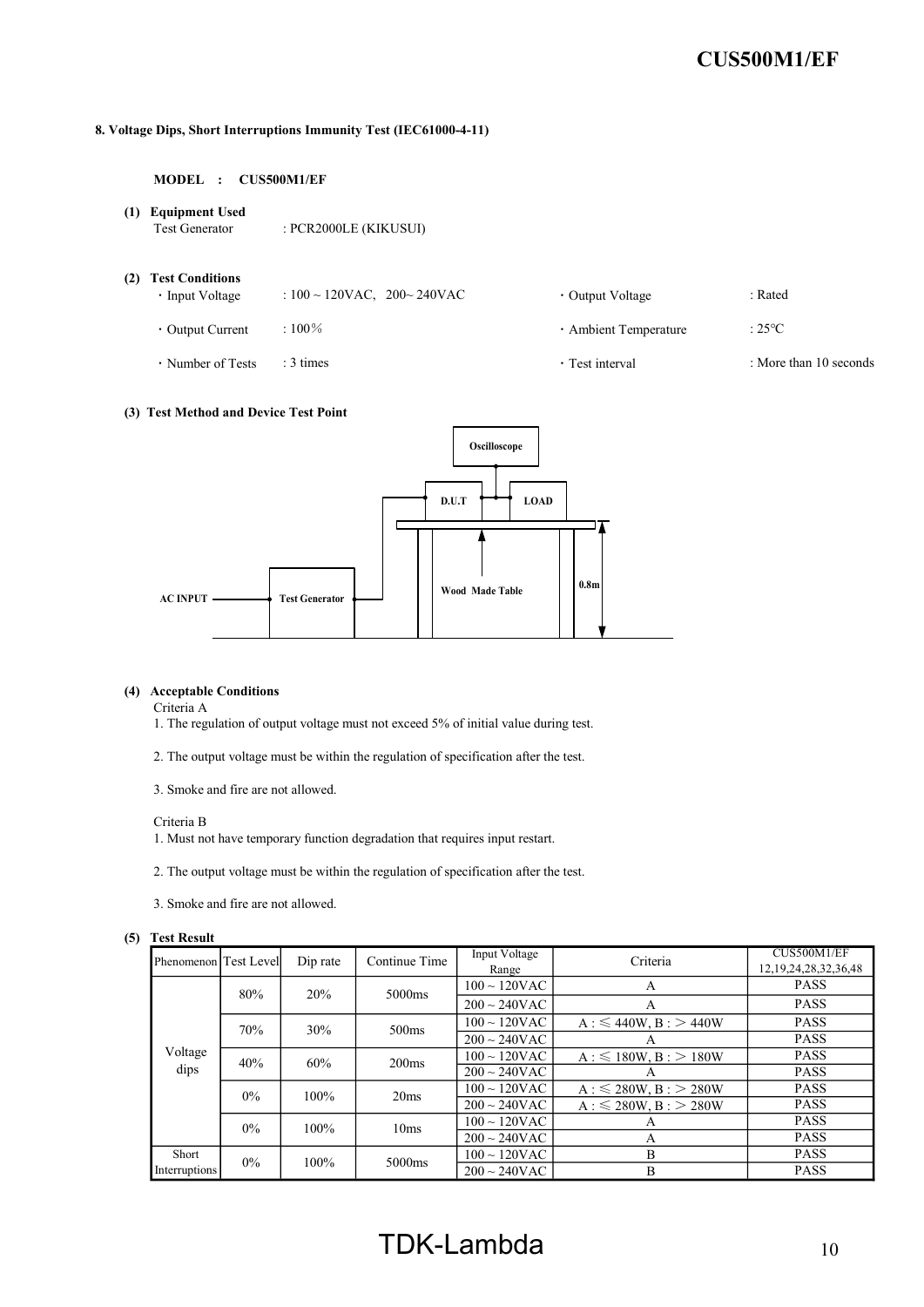# 9. Electrostatic Discharge Immunity Test (IEC60601-1-2 Ed.4)

# MODEL: CUS500M1/EF

| (1) | <b>Equipment Used</b><br>Electro Static Discharge Simulator | $: ZSS-S3011A$     | (NOISEKEN)           |                       |
|-----|-------------------------------------------------------------|--------------------|----------------------|-----------------------|
|     | Discharge Resistance<br>: 330 $\Omega$                      | Capacity : $150pF$ |                      |                       |
| (2) | <b>Test Conditions</b><br>· Input Voltage                   | $: 100, 240$ VAC   | • Output Voltage     | : Rated               |
|     | $\cdot$ Output Current                                      | $: 0\%, 100\%$     | · Polarity           | $: +, -$              |
|     | • Number of Tests                                           | $: 10 \times$      | · Discharge Interval | $\epsilon > 1$ second |
|     | · Ambient Temperature                                       | $:25^{\circ}C$     |                      |                       |

- (3) Test Method and Device Test Point (IEC61000-4-2, ENCLOSURE PORT) Contact Discharge  $\;\; : \; \frac{1}{x}$ , Mounting screw
	-

Air Discharge  $: \div$ , Mounting screw, Input and output terminal



### (4) Acceptable Conditions

- 1. The regulation of output voltage must not exceed 5% of initial value during test.
- 2. The output voltage must be within the regulation of specification after the test.
- 3. Smoke and fire are not allowed.

| Contact Discharge (kV) | CUS500M1/EF<br>12, 19, 24, 28, 32, 36, 48 | Air Discharge(kV) | CUS500M1/EF<br>12, 19, 24, 28, 32, 36, 48 |
|------------------------|-------------------------------------------|-------------------|-------------------------------------------|
|                        | <b>PASS</b>                               |                   | <b>PASS</b>                               |
|                        | <b>PASS</b>                               |                   | <b>PASS</b>                               |
|                        | <b>PASS</b>                               |                   | <b>PASS</b>                               |
|                        | <b>PASS</b>                               |                   | <b>PASS</b>                               |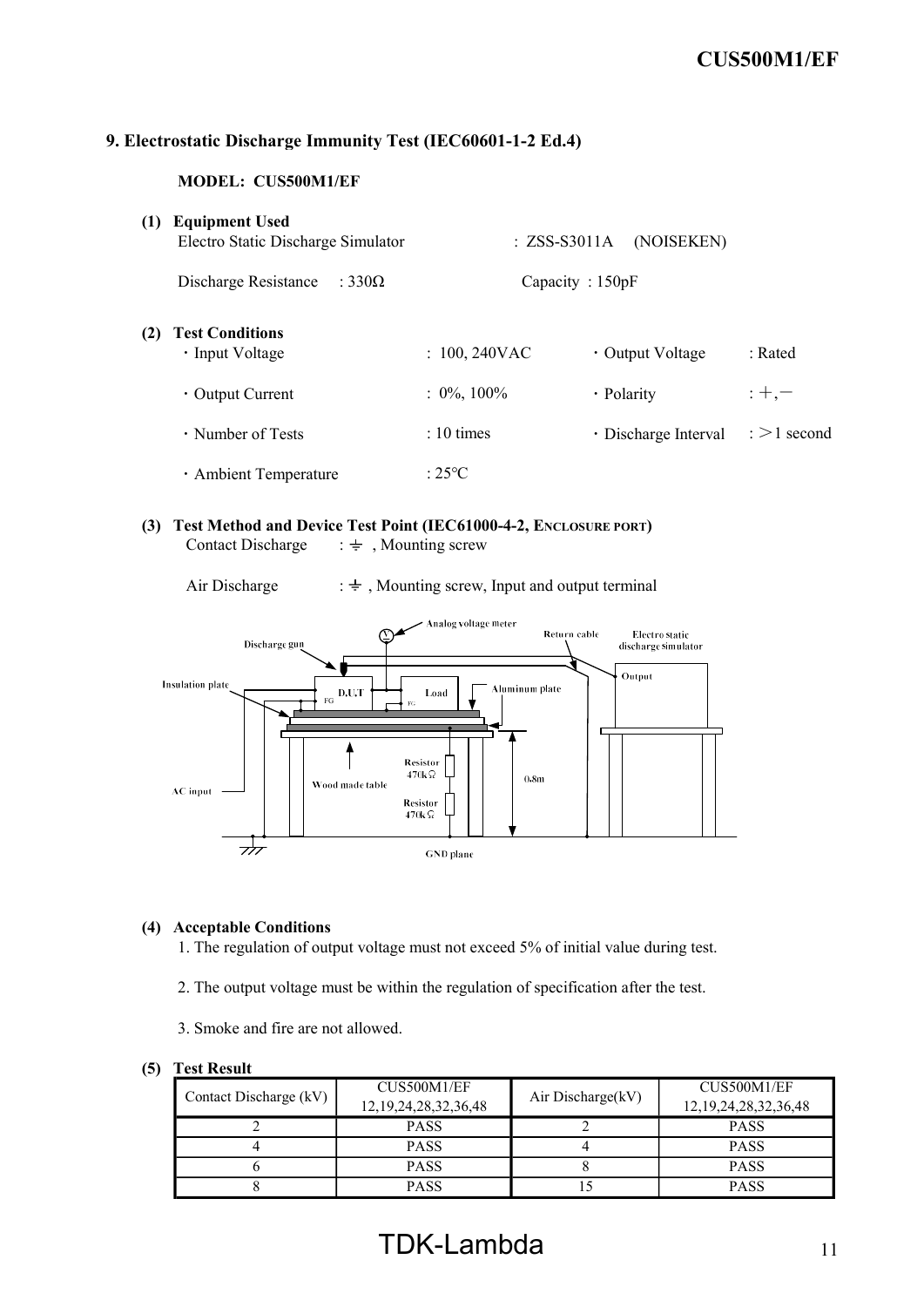# 10. Radiated Radio-Frequency Electromagnetic Field Immunity Test (IEC60601-1-2 Ed.4)

#### MODEL: CUS500M1/EF

| (1) | <b>Equipment Used</b>                               |                                      |                                                       |                    |
|-----|-----------------------------------------------------|--------------------------------------|-------------------------------------------------------|--------------------|
|     | Signal generator                                    |                                      | : $MG3692B$ (Anritsu)                                 |                    |
|     | Power amplifier system                              |                                      | : AP32 SW210 (PRANA)                                  |                    |
|     |                                                     |                                      | : AP32 MT255 (PRANA)                                  |                    |
|     | Electric field sensor                               |                                      | : HI-6105 (ETS-Lindgren)                              |                    |
|     | Bilog antenna                                       |                                      | : $AT4510 (AR)$                                       |                    |
|     |                                                     |                                      | : VULP9118E(SCHWARZBECK)                              |                    |
|     | <b>Test Conditions</b>                              |                                      |                                                       |                    |
| (2) | • Input Voltage                                     | $: 100, 240$ VAC                     | • Output Voltage                                      | : Rated            |
|     |                                                     |                                      |                                                       |                    |
|     | $\cdot$ Output Current                              | $: 0\%$ , 100%                       | $\cdot$ Distance(AM)                                  | : 3.0 <sub>m</sub> |
|     |                                                     |                                      |                                                       |                    |
|     | • Wave Angle                                        | : Horizontal and Vertical            | $\cdot$ Distance(FM,PM)                               | : 0.3 <sub>m</sub> |
|     |                                                     |                                      |                                                       |                    |
|     | · Test Angle                                        | : Top/Bottom, Both Sides, Front/Back | $\cdot$ Ambient Temperature : 25 $\mathrm{^{\circ}C}$ |                    |
|     |                                                     |                                      |                                                       |                    |
|     | · Amplitude Modulated(AM): 80%, 1kHz, 1.0% step up, |                                      | · Pulse Modulated(PM): 18Hz, 217Hz,                   |                    |
|     |                                                     | 0.5 seconds hold.                    |                                                       | 0.5 seconds hold   |

・Frequency Modulated(FM) : 5kHz deviation, 1kHz sine, 0.5 seconds hold.

#### (3) Test Method (IEC61000-4-3, ENCLOSURE PORT)



#### (4) Acceptable Conditions

1. The regulation of output voltage must not exceed 5% of initial value during test.

- 2. The output voltage must be within the regulation of specification after the test.
- 3. Smoke and fire are not allowed.

| Modulation | Radiation Field Strength (V/m)<br>(Level 3) | Electromagnetic Frequency     | CUS500M1/EF<br>12, 19, 24, 28, 32, 36, 48 |
|------------|---------------------------------------------|-------------------------------|-------------------------------------------|
| AM         | 10                                          | 80MHz $\sim$ 2.7GHz           | <b>PASS</b>                               |
| <b>PM</b>  | 27                                          | 385MHz                        | <b>PASS</b>                               |
| 18Hz       | 28                                          | 810,870,930MHz                | <b>PASS</b>                               |
| <b>PM</b>  | Q                                           | 710,745,780,5240,5500,5785MHz | <b>PASS</b>                               |
| (217Hz)    | 28                                          | 1720,1845,1970,2450MHz        | <b>PASS</b>                               |
| <b>FM</b>  | 28                                          | 450MHz                        | <b>PASS</b>                               |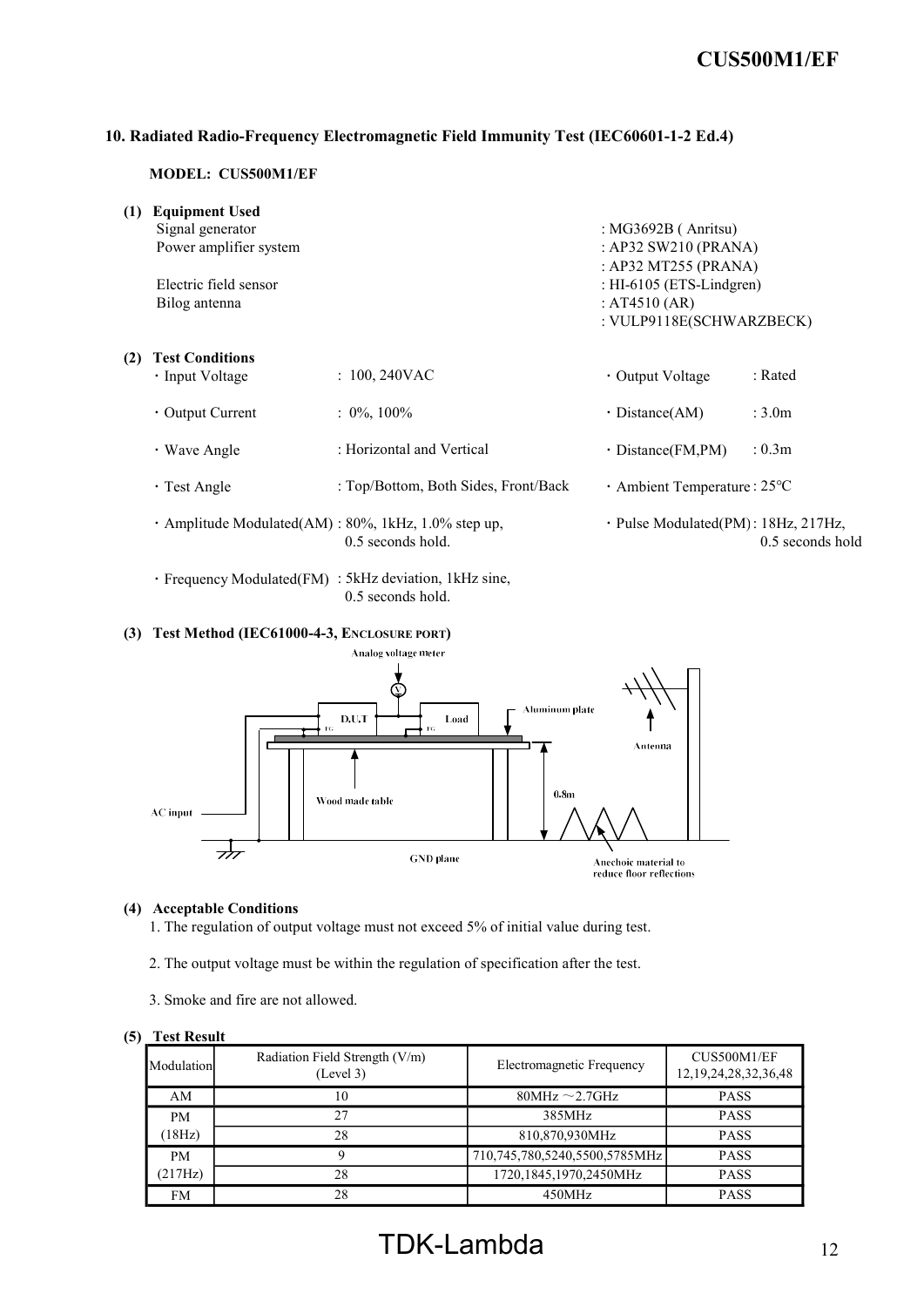# 11. Electrical Fast Transient / Burst Immunity Test (IEC60601-1-2 Ed.4)

MODEL: CUS500M1/EF

(1) Equipment Used EFT/B Generator : FNS-AX3 (NOISEKEN)

| (2) | <b>Test Conditions</b><br>$\cdot$ Input Voltage | $: 100, 240$ VAC | • Output Voltage        | : Rated            |
|-----|-------------------------------------------------|------------------|-------------------------|--------------------|
|     | $\cdot$ Output Current                          | $: 0\%, 100\%$   | $\cdot$ Test Time       | $: 1$ minute       |
|     | • Polarity                                      | $: +, -$         | · Ambient Temperature   | $:25^{\circ}C$     |
|     | $\cdot$ Number of Tests                         | $: 1$ time       | · Pulse Frequency       | :100kHz            |
|     | $\cdot$ Burst Time                              | $: 0.75$ msec    | $\cdot$ Number of Pulse | :75 <sub>pcs</sub> |
|     | • Burst Cycle                                   | $:300$ msec      |                         |                    |

(3) Test Method and Device Test Point (IEC61000-4-4, Input a.c. power PORT) Apply to (N, L,  $\neq$ ), (N, L), (N), (L), ( $\neq$ )



#### (4) Acceptable Conditions

- 1. The regulation of output voltage must not exceed 5% of initial value during test.
- 2. The output voltage must be within the regulation of specification after the test.
- 3. Smoke and fire are not allowed.

| Test Voltage (kV) | CUS500M1/EF                |  |  |  |
|-------------------|----------------------------|--|--|--|
| (Level 3)         | 12, 19, 24, 28, 32, 36, 48 |  |  |  |
| () 5              | <b>PASS</b>                |  |  |  |
|                   | <b>PASS</b>                |  |  |  |
|                   | <b>PASS</b>                |  |  |  |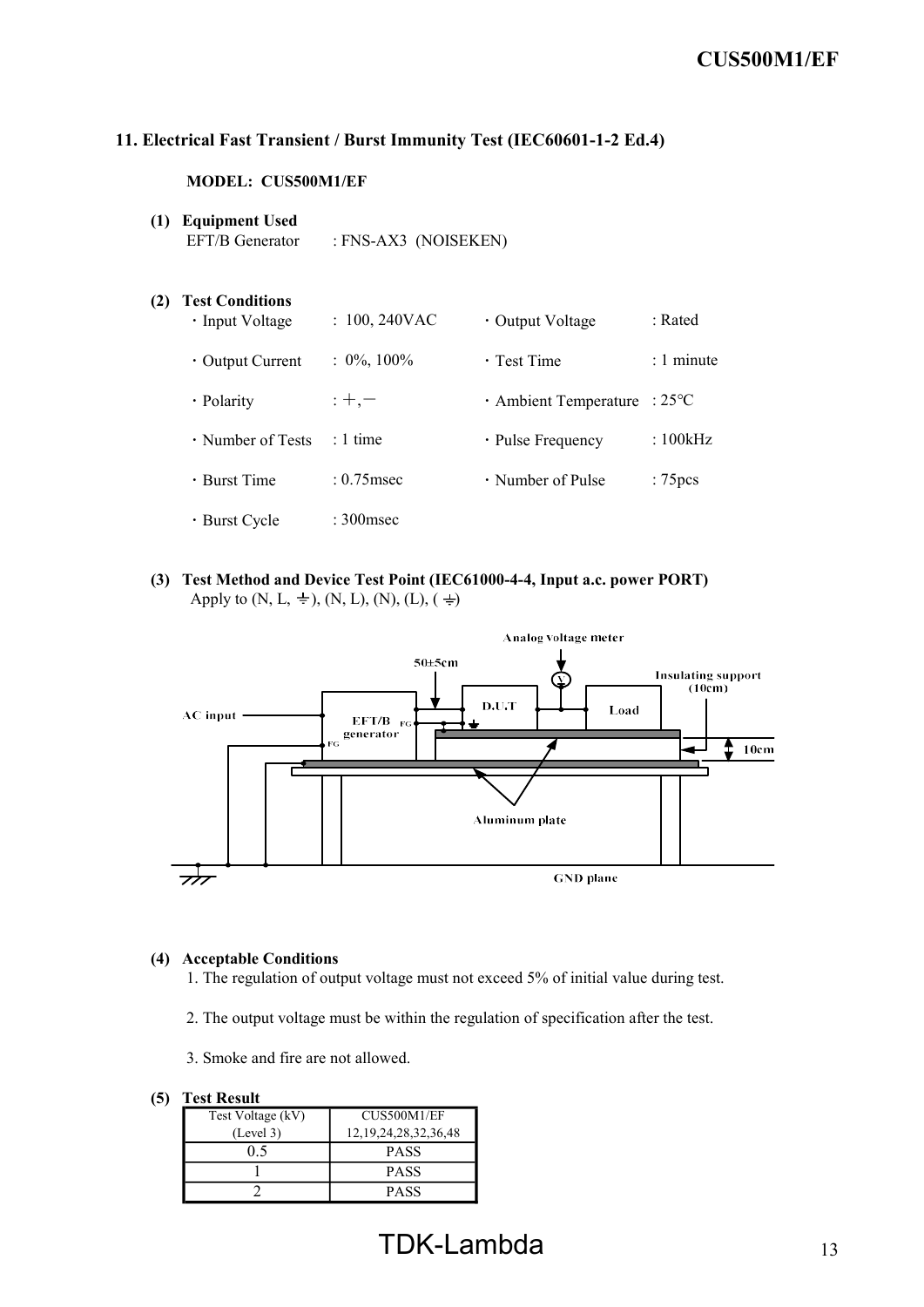# 12. Surge Immunity Test (IEC60601-1-2 Ed.4)

# MODEL: CUS500M1/EF

| (1)                                                                                                                                                   | <b>Equipment Used</b><br>Surge Generator | : LSS-F03 (NOISEKEN) |                      |                           |                      |          |           |
|-------------------------------------------------------------------------------------------------------------------------------------------------------|------------------------------------------|----------------------|----------------------|---------------------------|----------------------|----------|-----------|
|                                                                                                                                                       | Coupling Impedance : Common              |                      | $12\Omega$           |                           | Coupling Capacitance | : Common | $9 \mu F$ |
|                                                                                                                                                       |                                          | Normal               | $2\Omega$            |                           |                      | Normal   | $18\mu$ F |
| (2)                                                                                                                                                   | <b>Test Conditions</b>                   |                      |                      |                           |                      |          |           |
|                                                                                                                                                       | · Input Voltage                          | $: 100, 240$ VAC     |                      | • Output Voltage          | : Rated              |          |           |
|                                                                                                                                                       | · Output Current                         | $: 0\%, 100\%$       |                      | · Number of Tests         | : 5 times            |          |           |
|                                                                                                                                                       | · Polarity                               | $: +,-$              |                      | · Mode                    | : Common, Normal     |          |           |
|                                                                                                                                                       | · Phase                                  | $: 0, 90$ deg        |                      | · Ambient Temperatu: 25°C |                      |          |           |
| Test Method and Device Test Point (IEC61000-4-5, Input a.c. power PORT)<br>(3)<br>Apply to Common mode (N- $\neq$ , L- $\neq$ ) and Normal mode (N-L) |                                          |                      |                      |                           |                      |          |           |
|                                                                                                                                                       |                                          |                      | Analog voltage meter |                           |                      |          |           |
| Surge generator<br>Aluminum plate<br>D.U.T<br>Load<br>$_{\rm FG}$<br>FG<br>$_{\rm FG}$                                                                |                                          |                      |                      |                           |                      |          |           |
|                                                                                                                                                       | AC input                                 |                      | Wood made table      | 0.8 <sub>m</sub>          |                      |          |           |



#### (4) Acceptable Conditions

1. The regulation of output voltage must not exceed 5% of initial value during test.

- 2. The output voltage must be within the regulation of specification after the test.
- 3. Smoke and fire are not allowed.

|                   | Common(Level 3)                                 | Normal(Level 2) |                            |  |
|-------------------|-------------------------------------------------|-----------------|----------------------------|--|
| Test Voltage (kV) | CUS500M1/EF                                     |                 | CUS500M1/EF                |  |
|                   | Test Voltage (kV)<br>12, 19, 24, 28, 32, 36, 48 |                 | 12, 19, 24, 28, 32, 36, 48 |  |
| 0.5               | <b>PASS</b>                                     | 0.5             | <b>PASS</b>                |  |
|                   | <b>PASS</b>                                     |                 | <b>PASS</b>                |  |
|                   | <b>PASS</b>                                     |                 |                            |  |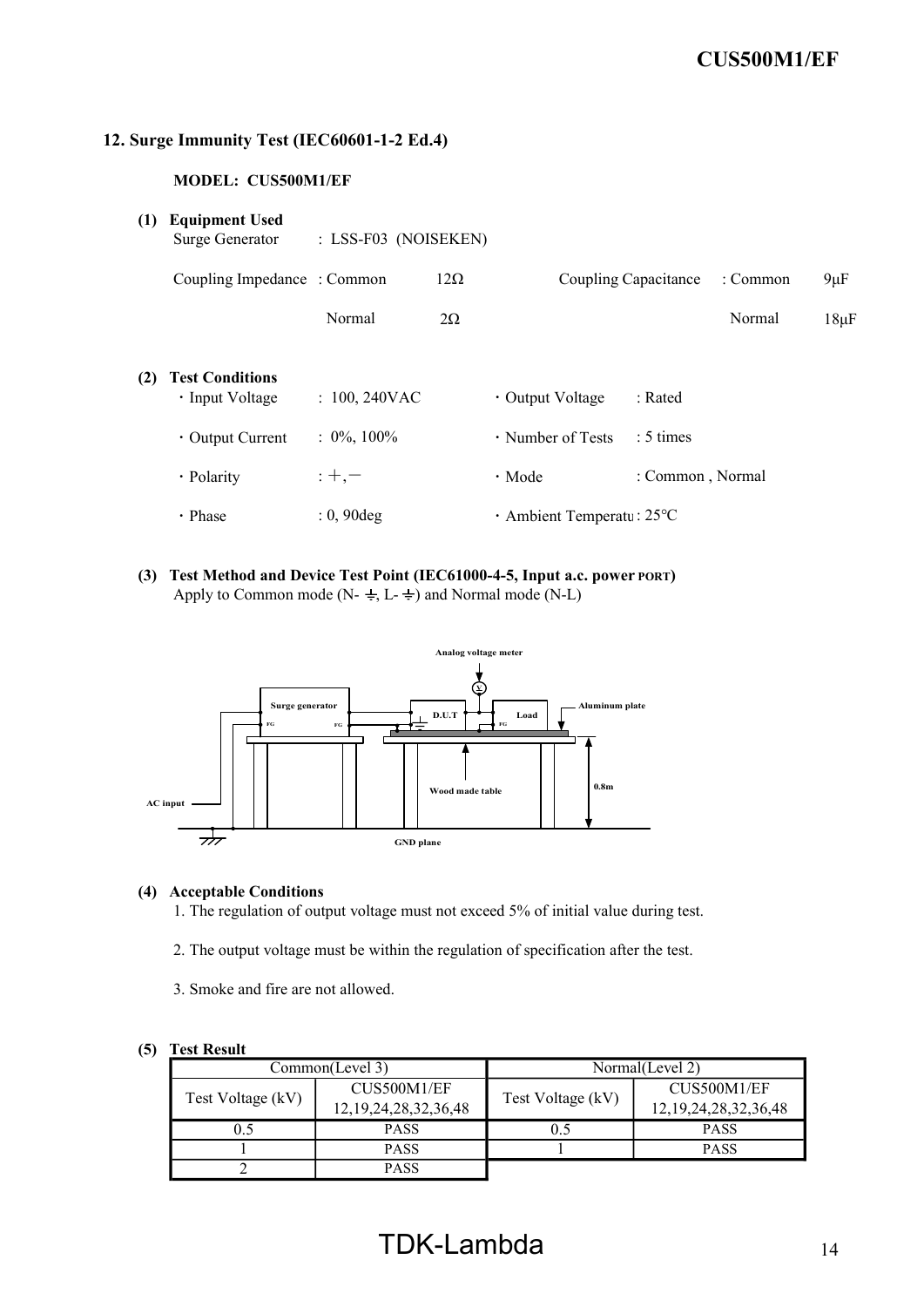# 13. Conducted Disturbances Induced by Radio-Frequency Field Immunity Test (IEC60601-1-2 Ed.4)

# MODEL: CUS500M1/EF

| (1) | <b>Equipment Used</b><br>Compact RF Simulator |                                     | : NSG 4070-30 (TESEQ)                                |         |
|-----|-----------------------------------------------|-------------------------------------|------------------------------------------------------|---------|
|     | Coupling-Decoupling Network                   |                                     | : CDN L-801 M2/M3 (Liithi)                           |         |
| (2) | <b>Test Conditions</b><br>• Input Voltage     | $: 100, 240$ VAC                    | • Output Voltage                                     | : Rated |
|     | $\cdot$ Output Current                        | $\pm 100\%$                         | $\cdot$ Electromagnetic Frequen: 150kHz $\sim$ 80MHz |         |
|     | · Ambient Temperature                         | $:25^{\circ}C$                      |                                                      |         |
|     | · Sweep Condition                             | $: 1.0\%$ step up, 0.5 seconds hold |                                                      |         |
|     |                                               |                                     |                                                      |         |

(3) Test Method and Device Test Point (IEC61000-4-6, Input a.c. power PORT) Apply to  $(N, L, \div)$ 



#### (4) Acceptable Conditions

1. The regulation of output voltage must not exceed 5% of initial value during test.

- 2. The output voltage must be within the regulation of specification after the test.
- 3. Smoke and fire are not allowed.

| Voltage Level (V)<br>(Level 2) | CUS500M1/EF<br>12, 19, 24, 28, 32, 36, 48 |
|--------------------------------|-------------------------------------------|
|                                | <b>PASS</b>                               |
|                                | PASS                                      |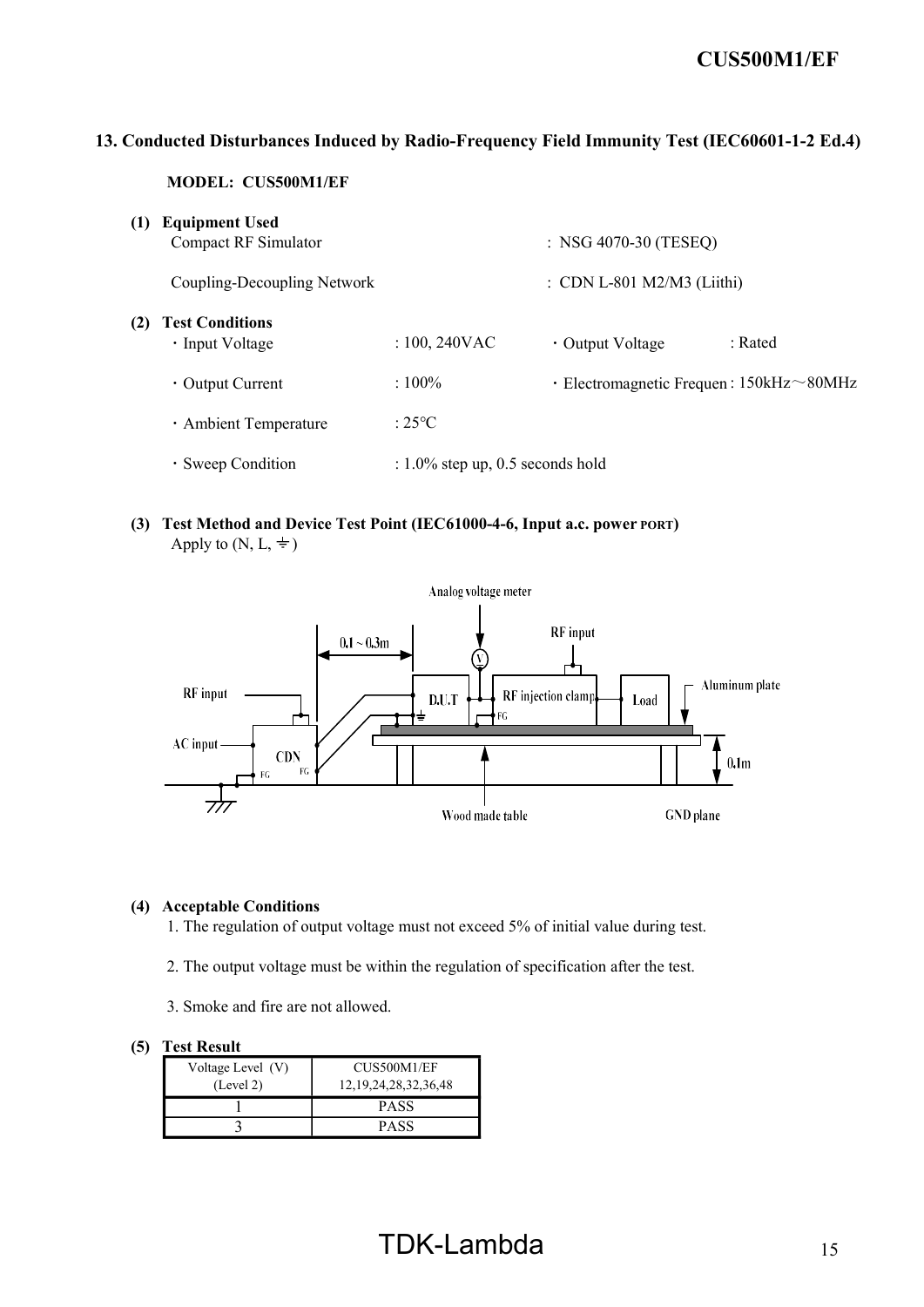# 14. Power Frequency Magnetic Field Immunity Test (IEC60601-1-2 Ed.4)

# MODEL: CUS500M1/EF

|  | (1) | <b>Equipment Used</b> |  |
|--|-----|-----------------------|--|
|--|-----|-----------------------|--|

|     | <b>AC Power Source</b>                                | $:$ NSG 1007(SCHAFFNER)                 |                                 |          |
|-----|-------------------------------------------------------|-----------------------------------------|---------------------------------|----------|
|     | Helmholts Coil                                        | : R-1000-4-8/9-L-1M (TESEQ)             |                                 |          |
| (2) | <b>Test Conditions</b><br>· Input Voltage             | $: 100, 240$ VAC                        | • Output Voltage                | : Rated  |
|     | $\cdot$ Output Current                                | $:100\%$                                | · Magnetic Frequenc: 50Hz, 60Hz |          |
|     | $\cdot$ Ambient Temperature : 25 $\mathrm{^{\circ}C}$ |                                         | $\cdot$ Direction               | :X, Y, Z |
|     | · Test Time                                           | : More than 10 seconds (each direction) |                                 |          |

#### (3) Test Method (IEC61000-4-8, ENCLOSURE PORT)



#### (4) Acceptable Conditions

1. The regulation of output voltage must not exceed 5% of initial value during test.

- 2. The output voltage must be within the regulation of specification after the test.
- 3. Smoke and fire are not allowed.

| Magnetic Field Strength (A/m)<br>(Level 4) | CUS500M1/EF<br>12, 19, 24, 28, 32, 36, 48 |  |
|--------------------------------------------|-------------------------------------------|--|
|                                            | <b>PASS</b>                               |  |
|                                            | <b>PASS</b>                               |  |
|                                            | <b>PASS</b>                               |  |
| 30                                         | <b>PASS</b>                               |  |